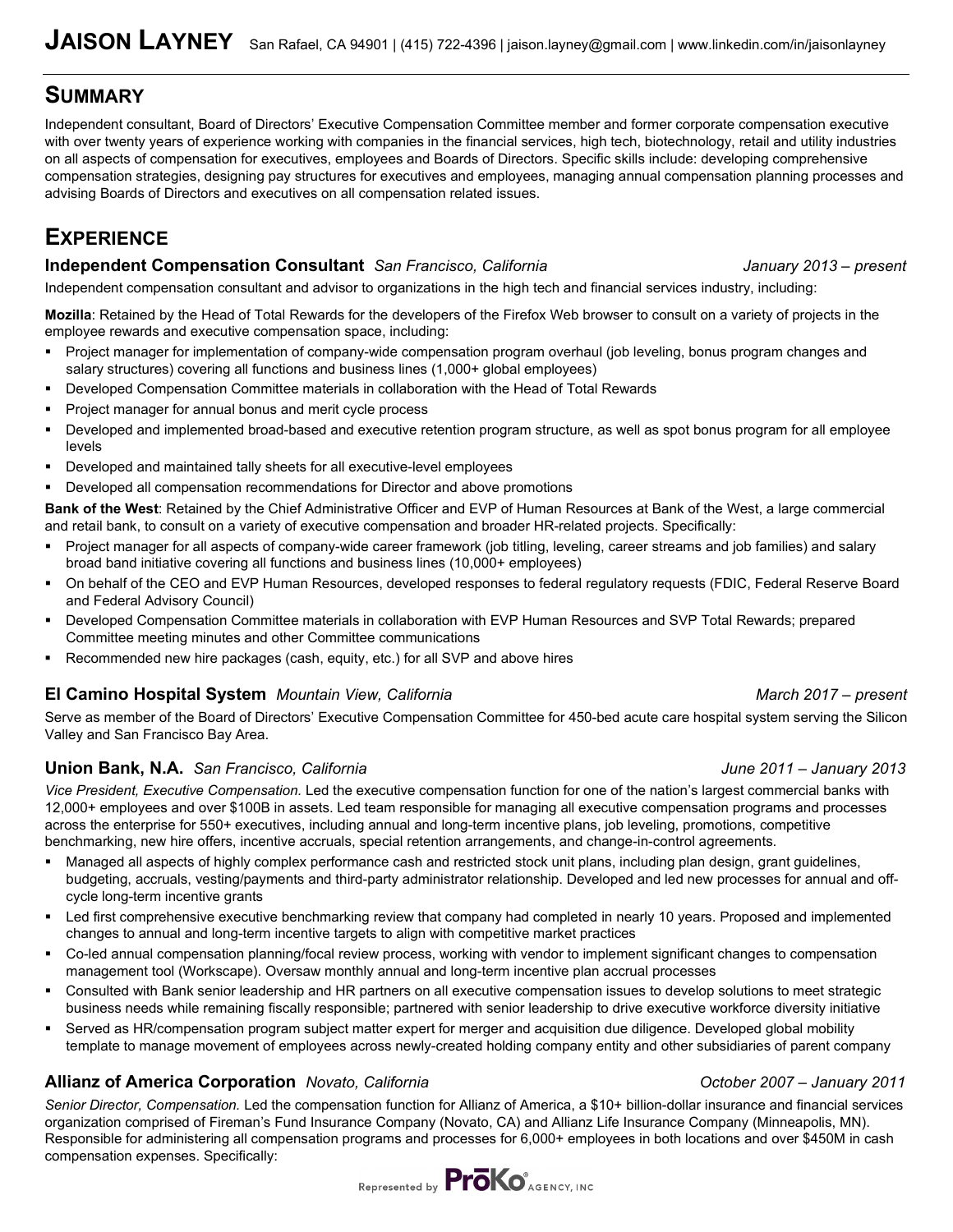#### *Executive Compensation*

- Led all aspects of executive compensation programs, including annual and long-term incentive plans, job leveling and titling, competitive benchmarking, special incentive and retention arrangements and deferred compensation
- Managed highly complex parent company mid-term and long-term incentive programs consisting of performance cash, restricted stock units and stock appreciation rights
- Developed and implemented comprehensive changes to long-term incentive and deferred compensation programs to drive executive attraction and retention and align with competitive market practices

#### *Broad Based Employee Compensation*

 Led annual compensation planning and performance management processes and provided day to day consulting support to HR business partners on compensation related issues

#### *Compensation Governance*

- Developed all Compensation Committee materials and provided support at all Committee meetings; prepared Committee minutes
- Represented the Americas on global compensation task force for European parent company, Allianz SE, a *Fortune* Global 20 company; instrumental in developing compensation minimum standards and best practices that were leveraged across the globe

#### **Towers Perrin** *San Francisco, California June 1998 – October 2007*

*Senior Consultant, Executive Compensation and Rewards.* Responsible for leading complex client engagements and teams on large-scale compensation projects. Project work included advising Boards of Directors and management on:

- Total compensation strategies for executives, Boards of Directors and employees
- **EXED:** Annual and long-term incentive program design that links compensation to client business strategy
- **•** Competitive pay structures and performance management programs
- Competitiveness of cash and equity programs compared to peer organizations
- Stock grant guidelines, stock ownership strategies and incentive payout schedules
- **Incentive plan performance measure selection and** calibration and long-term incentive valuations
- **Executive retention strategies, severance arrangements and** change-in-control provisions
- SEC and FASB regulations related to executive and Board of Directors compensation, including proxy disclosure requirements

#### *Client engagements included:*

#### *Biotechnology/Pharmaceutical Company*

Consulted directly with the Chairman of the Compensation Committee, CEO and Vice President of Human Resources in auditing the total compensation programs for the company's executives, employees and Board of Directors.

- Evaluated the design of the annual incentive program and developed recommendations regarding target awards, eligibility, financial and operational performance measures, performance measure weightings, plan funding and administration
- Developed competitive equity grant guidelines for executives and employees, including a mix of stock options and restricted stock units; tested these guidelines against the annual stock option dilution for selected peer companies
- Evaluated competitiveness of total direct compensation levels for executives and employees by overseeing competitive pay analysis for positions covering over 75% of the organization and made recommendations for pay adjustments

#### *Private Financial Services Company*

Worked with Senior Vice President of Human Resources to assess the design and competitiveness of numerous employee rewards programs.

- Designed comprehensive performance management system, including scale and definition of new performance ratings, target ratings distribution, year-end performance calibration and translating ratings into annual incentive payouts
- Reviewed salary structure and provided recommendations on number of grades in the structure, midpoint progression, range spread, grade compression, career pathing and geographic differentials for each of the company's 15 U.S. markets
- Reviewed the structure of the organization's annual incentive plan, including plan mechanics and target levels by grade, and provided recommendations for managing a broad-based incentive program in a high-performance culture

#### *Wholesale Distribution Company*

Consulted with the Chairman of the Compensation Committee, CEO and Executive Vice President of Human Resources of *Fortune 500* company to design new equity compensation program, develop executive and outside director stock ownership guidelines, and provide expertise regarding proxy disclosure guidelines.

- Developed recommendations for a new equity compensation program for the company's executives and directors, including overall pool of shares for plan funding, allocation of shares within the plan, eligibility and participation provisions, vesting schedule and other design features
- Provided guidance to the Compensation Committee and management regarding proxy disclosure guidelines, including elements for inclusion in the Compensation Discussion and Analysis report and preparation of SEC-mandated tables